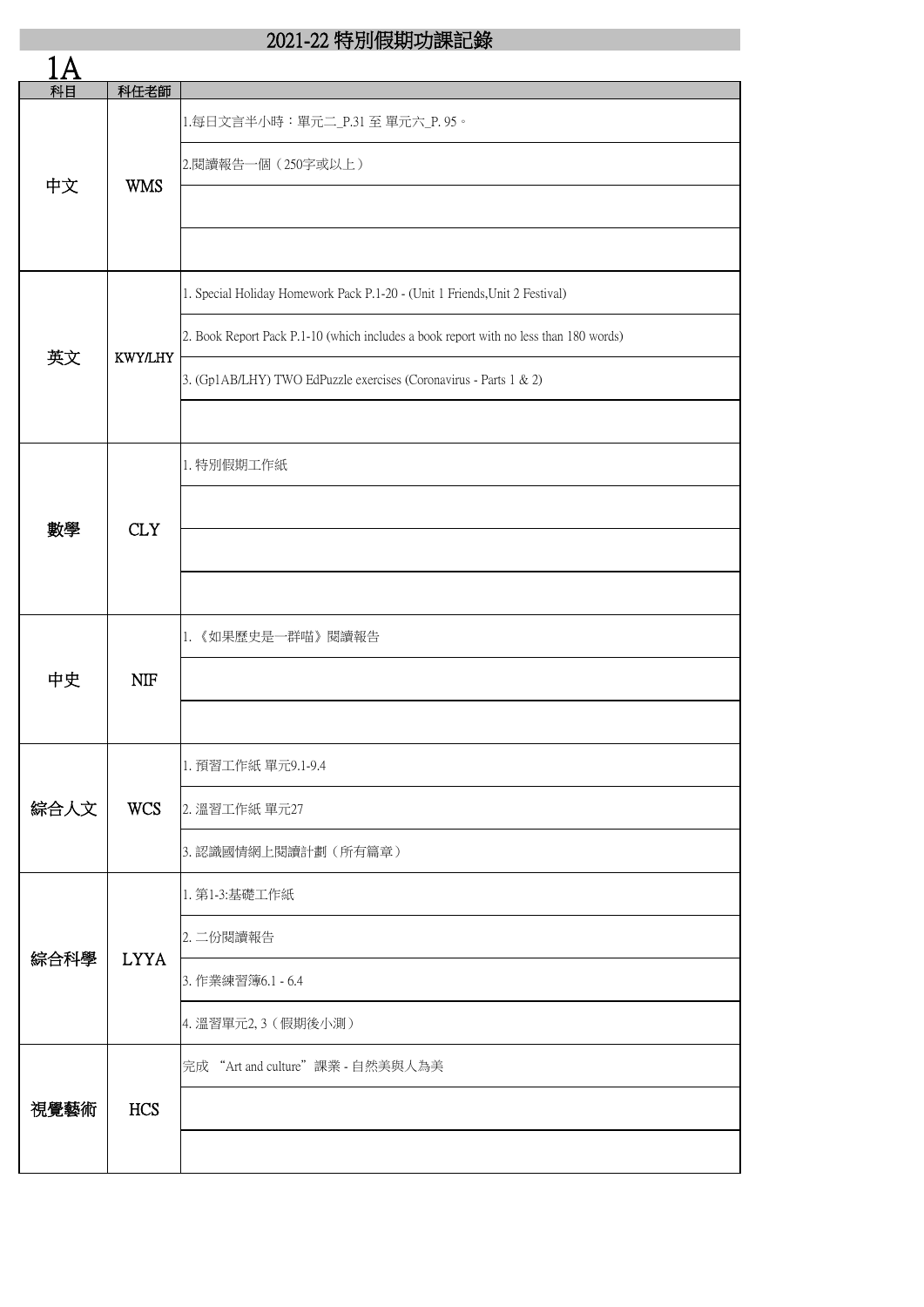| 科目   | 科任老師           | 假期功課(請點列各項目 e.g. 1.2.3.…)                                                             |
|------|----------------|---------------------------------------------------------------------------------------|
| 中文   | <b>LSP</b>     | 1.每日文言半小時:單元二_P.31 至 單元六_P.95。                                                        |
|      |                | 2.閱讀報告一個 (250字或以上)                                                                    |
|      |                |                                                                                       |
|      |                |                                                                                       |
| 英文   | <b>CMW/LHY</b> | 1. Special Holiday Homework Pack P.1-20 - (Unit 1 Friends, Unit 2 Festival)           |
|      |                | 2. Book Report Pack P.1-10 (which includes a book report with no less than 180 words) |
|      |                | 3. (Gp1AB/LHY) TWO EdPuzzle exercises (Coronavirus - Parts 1 & 2)                     |
|      |                |                                                                                       |
|      | <b>WPH</b>     | 實戰操練                                                                                  |
|      |                | 第10章工作紙                                                                               |
| 數學   |                |                                                                                       |
|      |                |                                                                                       |
| 中史   | <b>LCHO</b>    | 1. 《如果歷史是一群喵》閱讀報告                                                                     |
|      |                |                                                                                       |
|      |                |                                                                                       |
|      | <b>YTHO</b>    | 1. 預習工作紙 單元9.1-9.4                                                                    |
| 綜合人文 |                | 2. 溫習工作紙 單元27                                                                         |
|      |                | 3. 認識國情網上閱讀計劃(所有篇章)                                                                   |
|      |                |                                                                                       |
|      | <b>SPM</b>     | 1. 温習工作紙                                                                              |
|      |                | 2. 閱讀報告                                                                               |
| 綜合科學 |                | 3. 課後筆記(單元六)                                                                          |
|      |                | 4. 温習單元二 (假期後小測)                                                                      |
| 視覺藝術 | <b>HCS</b>     | 完成 "Art and culture"課業 - 自然美與人為美                                                      |
|      |                |                                                                                       |
|      |                |                                                                                       |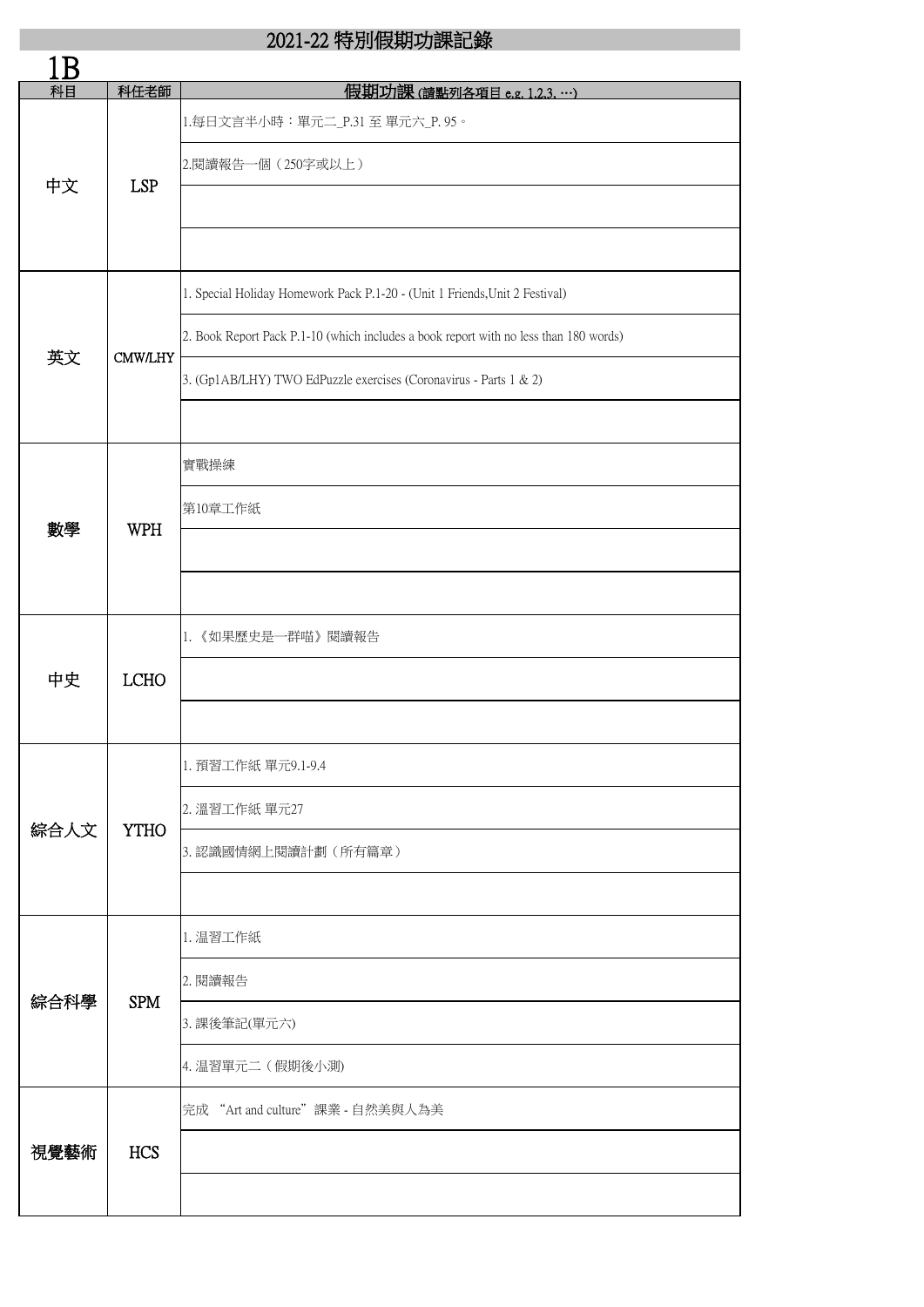| 科目        | 科任老師       | 假期功課(請點列各項目 e.g. 1.2.3, …)                                                            |
|-----------|------------|---------------------------------------------------------------------------------------|
| 中文        | <b>NIF</b> | 1. 每日文言半小時P.32 - P.96<br>2. 每周一書,逢星期五完成《喜閱》並上載至google classroom                       |
|           |            |                                                                                       |
| 英文        | AO         | 1. Special Holiday Homework Pack P.1-20 - (Unit 1 Friends, Unit 2 Festival)           |
|           |            | 2. Book Report Pack P.1-10 (which includes a book report with no less than 180 words) |
|           |            |                                                                                       |
| 數學        | <b>CLY</b> | 1. 特別假期工作紙                                                                            |
|           |            |                                                                                       |
|           |            |                                                                                       |
| 中史        | <b>NIF</b> | 1. 《如果歷史是一群喵》閱讀報告                                                                     |
|           |            |                                                                                       |
| 綜合人文      | <b>WCS</b> | 1. 預習工作紙 單元9.1-9.4                                                                    |
|           |            | 2. 溫習工作紙 單元27                                                                         |
|           |            | 3.認識國情網上閱讀計劃(所有篇章)                                                                    |
| 綜合科學      | <b>SPM</b> | 1. Revision Exercise                                                                  |
|           |            | 2. Book Report<br>3. Notebook (Unit 6-summary)                                        |
|           |            | 4. Revision (Test-Unit 2)                                                             |
|           |            | 完成 "Art and culture"課業 - 自然美與人為美                                                      |
| <b>VA</b> |            |                                                                                       |
|           |            |                                                                                       |